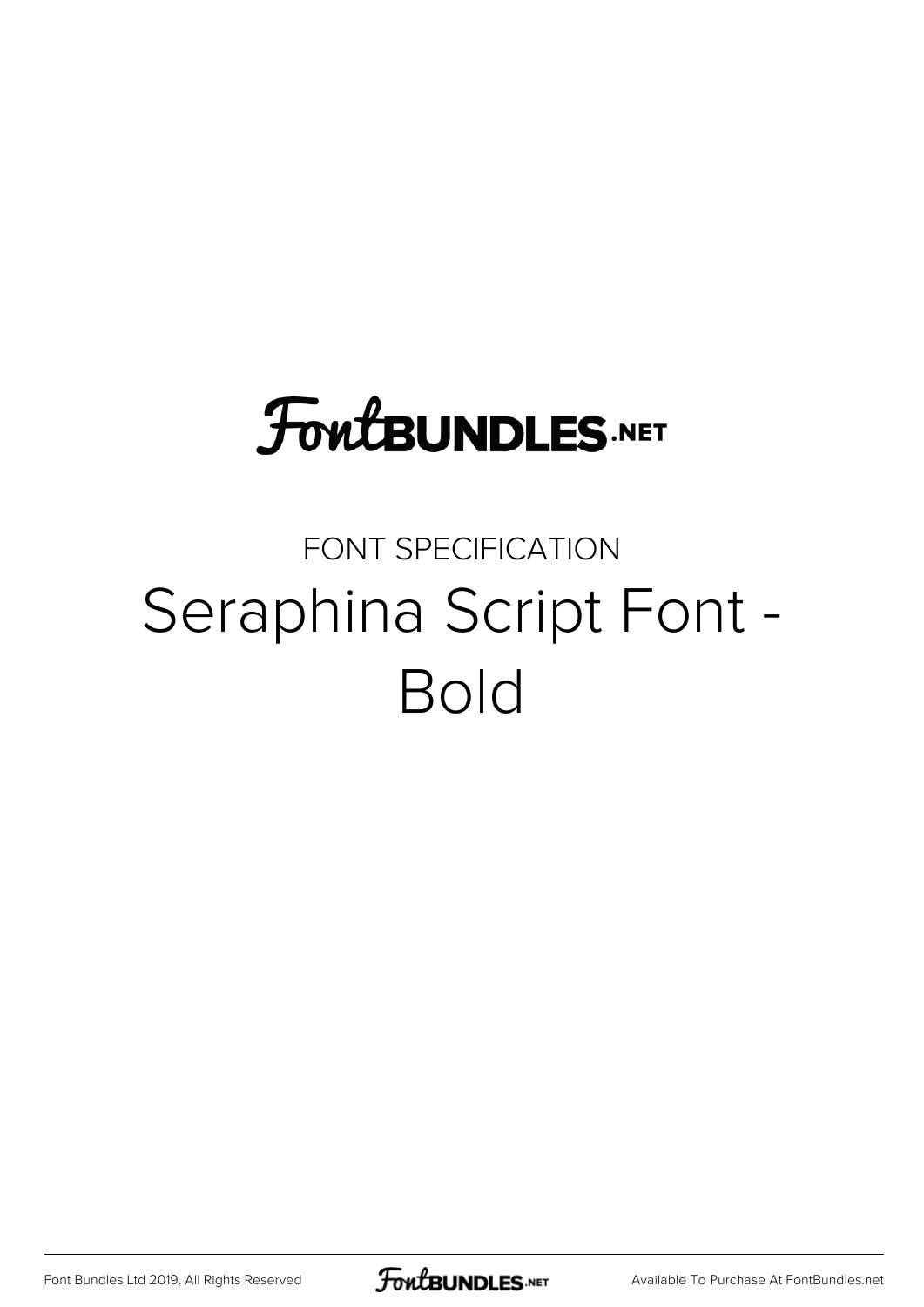### Seraphina - Bold

**Uppercase Characters** 

 $H/T/27/M10$  $\lambda'$ 

Lowercase Characters

apcd of ghijk (pragog

**Numbers** 

0123456789

Punctuation and Symbols



All Other Glyphs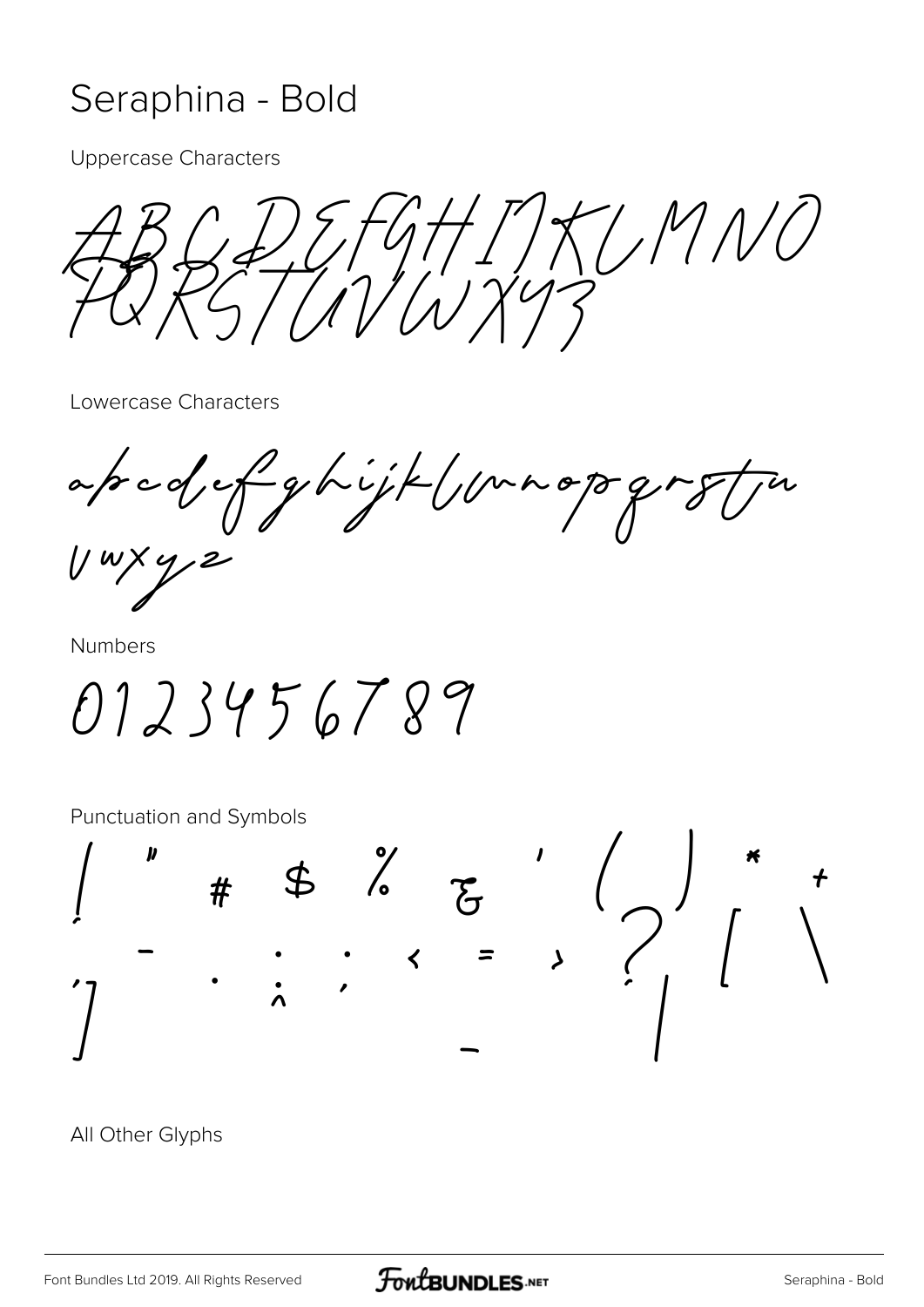**À Á Â Ã Ä Å Æ Ç È É Ê Ë Ì Í Î Ï Ð Ñ Ò Ó Ô Õ Ö Ø Ù Ú Û Ü Ý ß à á â ã ä å æ ç è é ê ë ì í î ï ð ñ ò ó ô õ ö ø ù ú û ü ý ÿ Œ œ Ÿ**

[Font Bundles Ltd 2019. All Rights Reserved](https://fontbundles.net/) **FoutBUNDLES.NET** [Seraphina - Bold](https://fontbundles.net/)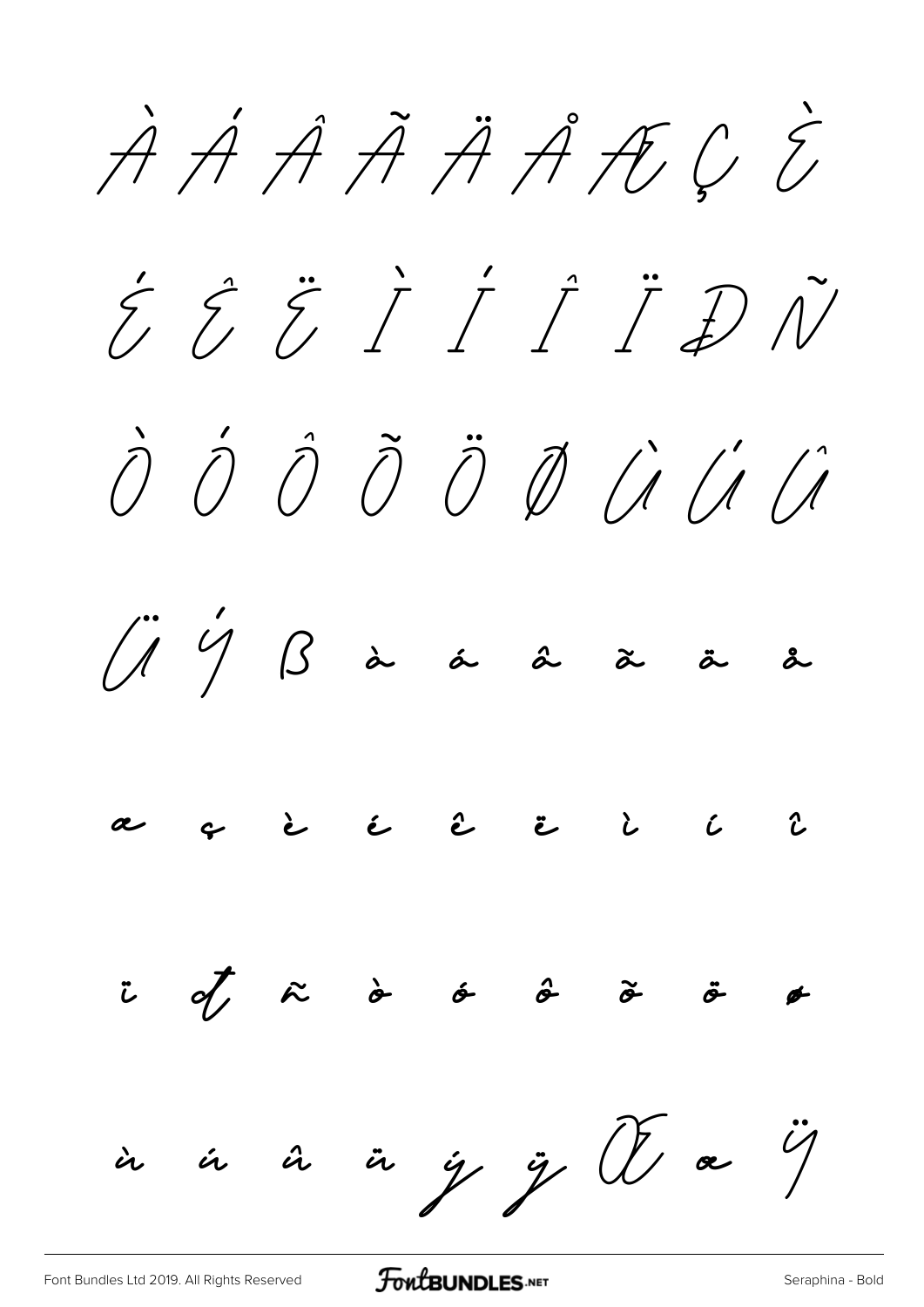$\boldsymbol{y}$  $\overline{\mathbf{I}}$  $\mathbf{I}$  $\boldsymbol{\mu}$  $\epsilon$  as to W



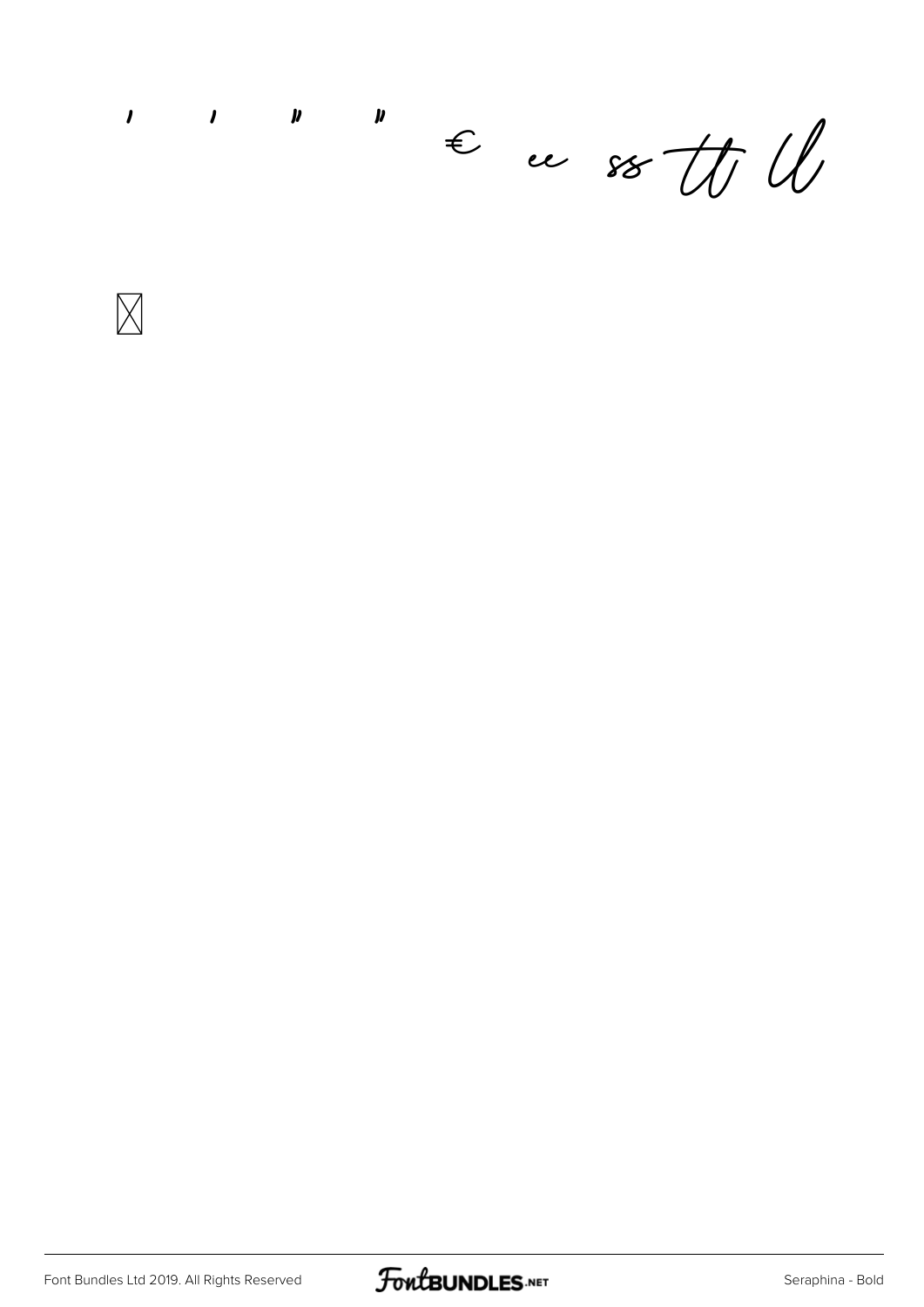### Seraphina - Regular

**Uppercase Characters** 

 $7/M$ 

Lowercase Characters

apcdef ghijk (unopg

**Numbers** 

0123456789

#### Punctuation and Symbols



All Other Glyphs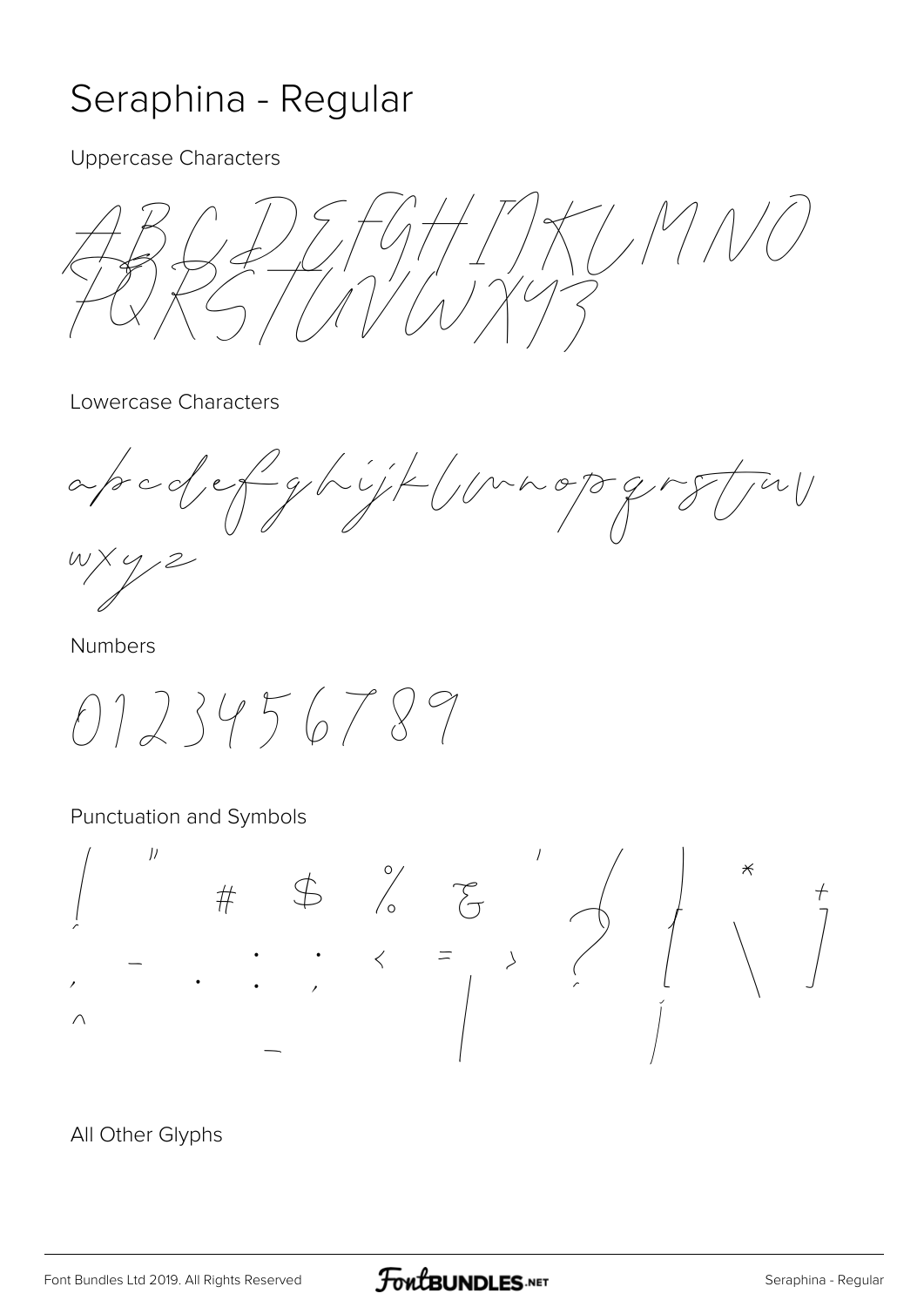$\overrightarrow{A}$   $\overrightarrow{A}$   $\overrightarrow{A}$   $\overrightarrow{A}$   $\overrightarrow{C}$   $\overrightarrow{C}$ É Ê Ë Ì Í Î Ï Ð Ñ Ò Ó Ô Õ Ö Ø Ù Ú Û  $\left(\begin{matrix} \cdot & \cdot & \cdot \\ \cdot & \cdot & \cdot & \cdot \\ \cdot & \cdot & \cdot & \cdot \end{matrix}\right)$   $\left(\begin{matrix} \cdot & \cdot & \cdot & \cdot \\ \cdot & \cdot & \cdot & \cdot & \cdot \end{matrix}\right)$   $\left(\begin{matrix} \cdot & \cdot & \cdot & \cdot & \cdot \\ \cdot & \cdot & \cdot & \cdot & \cdot & \cdot \end{matrix}\right)$  $\begin{array}{cccccccccccccccccc} \epsilon & \hat{c} & \hat{c} & \hat{c} & \hat{c} & \hat{c} & \hat{c} & \hat{c} & \end{array}$ ï ð ñ ò ó ô õ ö ø ù ú û ü ý ÿ Œ œ Ÿ

[Font Bundles Ltd 2019. All Rights Reserved](https://fontbundles.net/) **FoutBUNDLES.NET** [Seraphina - Regular](https://fontbundles.net/)